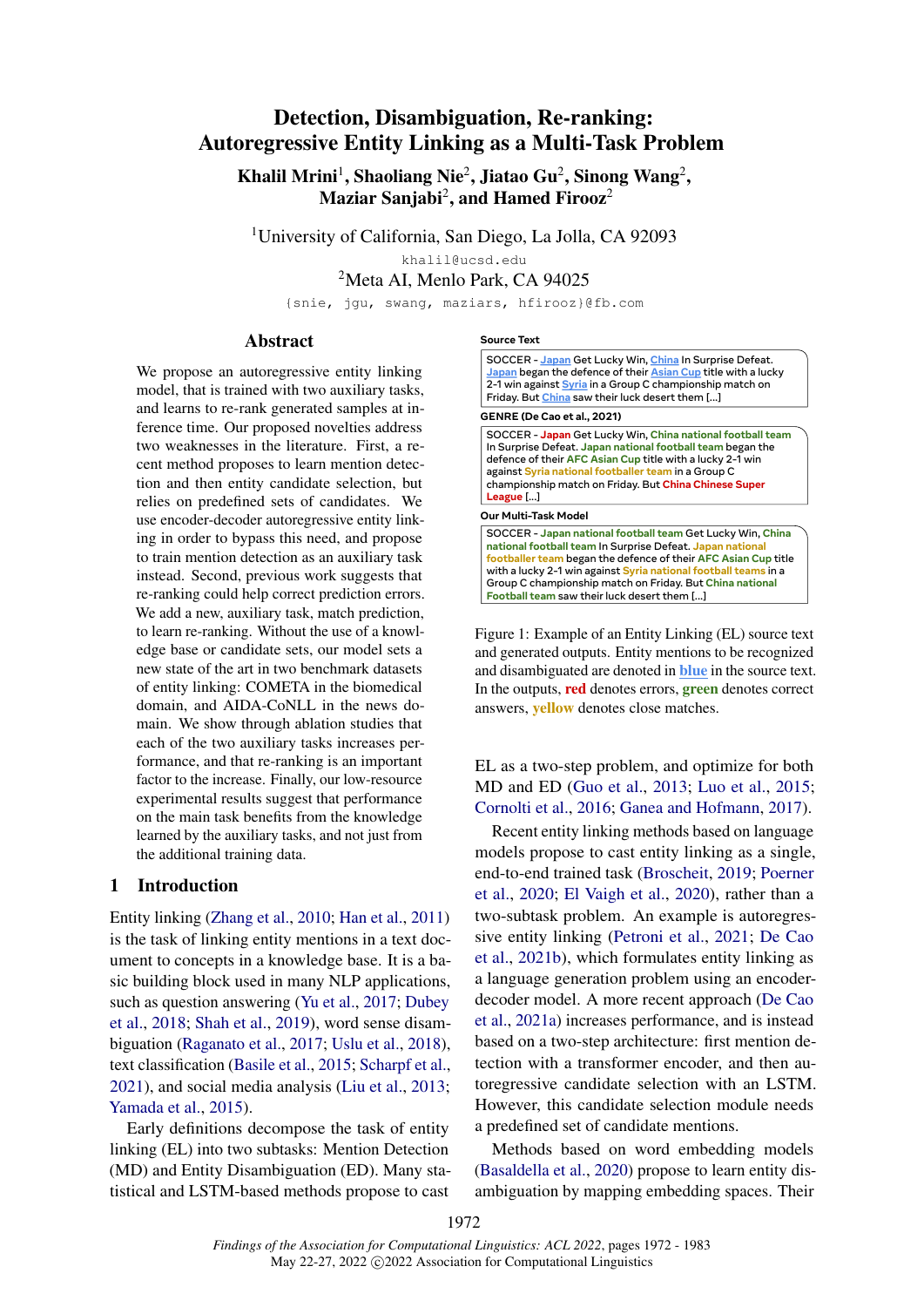high accuracy at 10 results show that re-ranking could increase entity linking performance.

Contributions. In this paper, we propose an autoregressive entity linking method, that is trained jointly with two auxiliary tasks, and learns to rerank generated samples at inference time. Our proposed novelties address two weaknesses in the literature.

First, instead of the two-step method [\(De Cao](#page-8-4) [et al.,](#page-8-4) [2021a\)](#page-8-4) that learns to detect mentions and then to select the best entity candidate from a predefined set, we propose to add mention detection as an *auxiliary* task to encoder-decoder-based autoregressive EL. By using encoder-decoder-based autoregressive EL, we bypass the need for a predefined set of candidate mentions, while preserving the benefit of the knowledge learned from mention detection for the main EL task.

Second, previous work suggests that re-ranking could correct prediction errors [\(Basaldella et al.,](#page-8-5) [2020\)](#page-8-5). We propose to train a second, new auxiliary task, called *Match Prediction*. This task teaches the model to re-rank generated samples at inference time. We define match prediction as a classification task where the goal is to identify whether entities in a first sentence were correctly disambiguated in the second sentence. We train this second task with samples generated by the model at each training epoch. At inference time, we then rank the generated samples using our match prediction scores.

Our multi-task learning model outperforms the state of the art in two benchmark datasets of entity linking across two domains: COMETA [\(Basaldella](#page-8-5) [et al.,](#page-8-5) [2020\)](#page-8-5) from the biomedical and social media domain, and AIDA-CoNLL [\(Hoffart et al.,](#page-9-7) [2011\)](#page-9-7) from the news domain. We show through three ablation study experiments that each auxiliary task provides improvements on the main task. Then, we show that using our model's match prediction module to re-rank generated samples at inference time plays an important role in increasing performance. Finally, we devise three experiments where we train auxiliary tasks with a smaller dataset. Results suggest that our model's performance is not only due to more training datapoints, but also due to our auxiliary task definition.

# 2 Related Work

Entity Linking (EL). Entity Linking is often [\(Hof](#page-9-7)[fart et al.,](#page-9-7) [2011;](#page-9-7) [Steinmetz and Sack,](#page-10-7) [2013;](#page-10-7) [Pic](#page-10-8)[cinno and Ferragina,](#page-10-8) [2014;](#page-10-8) [De Cao et al.,](#page-8-4) [2021a\)](#page-8-4)

trained as two tasks: Mention Detection (MD) and Entity Disambiguation (ED). Mention detection is the task of detecting entity mention spans, such that an entity mention  $m$  is represented by start and end positions. A mention m refers to a concept in a given knowledge base. Entity disambiguation is the task of finding the right knowledge base concept for an entity mention, thereby *disambiguating* its meaning.

Early EL methods [\(Hoffart et al.,](#page-9-7) [2011;](#page-9-7) [Stein](#page-10-7)[metz and Sack,](#page-10-7) [2013;](#page-10-7) [Daiber et al.,](#page-8-6) [2013\)](#page-8-6) rely on probabilistic approaches. [Hoffart et al.](#page-9-7) [\(2011\)](#page-9-7) propose a probabilistic framework for MD and ED, based on textual similarity and corpus occurrence. They test their framework using the entity candidate sets available in the AIDA-CoNLL dataset.

More recently, neural methods propose to train end-to-end EL models. [Francis-Landau et al.](#page-9-8) [\(2016\)](#page-9-8) propose a convolutional neural EL model to take into account windows of context.

[Kolitsas et al.](#page-9-9) [\(2018\)](#page-9-9) propose a neural model for joint mention detection and entity disambiguation. They use a bidirectional LSTM [\(Hochreiter and](#page-9-10) [Schmidhuber,](#page-9-10) [1997\)](#page-9-10) to encode spans of entities. They then embed candidate entities and train layers to score the likelihood of a match.

[Sil et al.](#page-10-9) [\(2018\)](#page-10-9) introduce an LSTM-based model that uses multilingual embeddings for zero-shot transfer from English-language knowledge bases.

EL as Language Modeling. Language modeling approaches have enabled new, end-to-end definitions of the entity linking task. These new settings enable to bypass the two-step MD-then-ED setting for entity linking, and propose to cast entity linking as a single task.

[Broscheit](#page-8-2) [\(2019\)](#page-8-2) propose to reformulate end-toend EL problem as a token-wise classification over the entire set of the vocabulary. Their model is based on BERT [\(Devlin et al.,](#page-8-7) [2019\)](#page-8-7). The training combines mention detection, candidate generation, and entity disambiguation. If an entity is not detected, then the prediction is *O*. If an entity is detected, the classification head has to classify it as the corresponding particular entity within the vocabulary.

[De Cao et al.](#page-8-3) [\(2021b\)](#page-8-3) propose an autoregressive setting for EL. They use BART [\(Lewis et al.,](#page-9-11) [2020\)](#page-9-11) and cast entity linking as a language generation task. In this setting, the input is the source sentence with the entity mention. The goal is to generate an annotated version of the input sentence, such that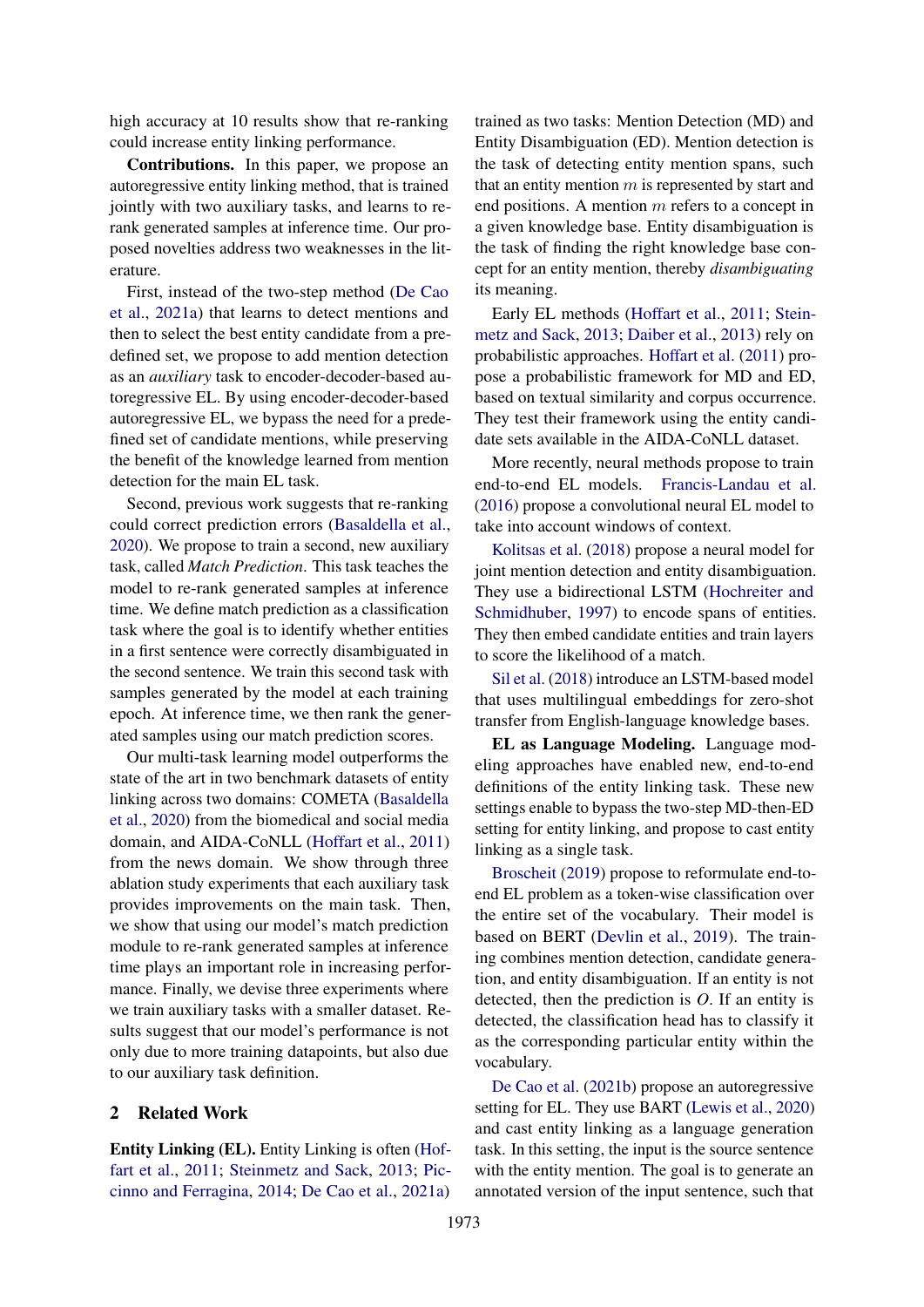the entity mention is highlighted and mapped to a knowledge base concept. Brackets and parentheses are used to annotate the entity mention and concept: "*I took the [flu shot] (influenza vaccine).*". They then introduce a constrained beam search to force the model to annotate. [De Cao et al.](#page-8-8) [\(2021c\)](#page-8-8) is a multilingual extension of this work.

EL as Embedding Space Mapping. Language models like BERT, as well as embedding models like FastText [\(Bojanowski et al.,](#page-8-9) [2017\)](#page-8-9), enable to retrieve context-aware representations of entities and knowledge base concepts.

[Basaldella et al.](#page-8-5) [\(2020\)](#page-8-5) propose to map the embeddings of entity mentions to the embeddings of knowledge base concepts. They find that the right mapping is more often found among the ten closest concept embeddings (accuracy at 10) rather than being the closest concept embedding (accuracy at 1). Their results suggest that generated sample re-ranking could improve entity linking systems.

Concurrently, [Wu et al.](#page-10-10) [\(2020\)](#page-10-10) propose a method that uses re-ranking for zero-shot retrieval of entities. They use entity definition embeddings to find candidate entities from a knowledge base, and then train a cross-encoder to re-rank the candidates.

[Basaldella et al.](#page-8-5) [\(2020\)](#page-8-5) also introduce the COMETA dataset: an entity linking benchmark based on social media user utterances on medical topics, and linked to the SNOMED-CT biomedical knowledge base [\(Donnelly et al.,](#page-8-10) [2006\)](#page-8-10). The dataset has four splits, based on whether the dev/test set entities are seen during training (stratified) or not (zeroshot), and on whether the entity mapping is context-specific (specific) or not (general). [Liu et al.](#page-9-12) [\(2021a\)](#page-9-12) propose a self-alignment pre-training scheme for entity embeddings, and show that it benefits the context-free splits (stratified general and zeroshot general). [Liu et al.](#page-9-13) [\(2021b\)](#page-9-13) propose MirrorBERT: a data-augmented approach for masked language models. [Lai et al.](#page-9-14) [\(2021\)](#page-9-14) and [Kong et al.](#page-9-15) [\(2021\)](#page-9-15) propose convolutionbased and graph-based methods, respectively, for embedding mapping between entities and knowledge base concepts.

All of the above methods use knowledge base concepts. In our biomedical entity linking setting, we choose the harder zeroshot specific split. We propose to use the language modeling task setting instead of the embedding mapping method. We therefore bypass the need to embed each and every knowledge base concept, whereas only a small portion (<10%) of the SNOMED-CT knowledge base concepts are used in the COMETA dataset.

# 3 Multi-Task Learning for Autoregressive Entity Linking

We propose an autoregressive entity linking model, that is trained along with two auxiliary tasks, and uses re-ranking at inference time.

In this section, we first describe the main entity linking task. Then, we define the two auxiliary tasks: Mention Detection and a new task, called *Match Prediction*. Third, we train our multi-task learning architecture with a weighted objective. Finally, we propose to use the match prediction module for re-ranking during inference. An overview of our architecture is in Figure [2.](#page-3-0)

#### 3.1 Autoregressive Entity Linking

We train autoregressive entity linking as a language generation task. We follow the setting of the encoder-decoder model of [De Cao et al.](#page-8-3) [\(2021b\)](#page-8-3). They train their model to generate the input sentence containing both the entity mention *and* the target entity, annotated with parentheses and brackets. For simplicity, we omit these annotations from the examples in the figures.

<span id="page-2-0"></span>For entity linking (EL), we optimize the following negative log-likelihood loss:

$$
\mathcal{L}_{\text{EL}} = -\sum_{i=1}^{N} \log P(y_i | y_1, ..., y_{i-1}, \mathbf{x}) \quad (1)
$$

where  $x$  is the input sentence, and  $y$  is the output sentence of length N.

#### 3.2 Entity Mention Detection

We introduce mention detection (MD) as an auxiliary task to encoder-decoder autoregressive EL, in order for the knowledge learned from MD to benefit the main EL task, while bypassing the need for predefined candidate sets. MD teaches the model to distinguish tokens that are part of entities from tokens that are not part of any entity. As a result, this task is in essence a token-wise binary classification task. [Broscheit](#page-8-2) [\(2019\)](#page-8-2) propose a similar task definition, but combine entity detection with entity disambiguation. Their task definition is a classification task over the entire knowledge base vocabulary, rather than our binary setting.

In this task, we train the model to predict where the tokens of the entities are in the input sentence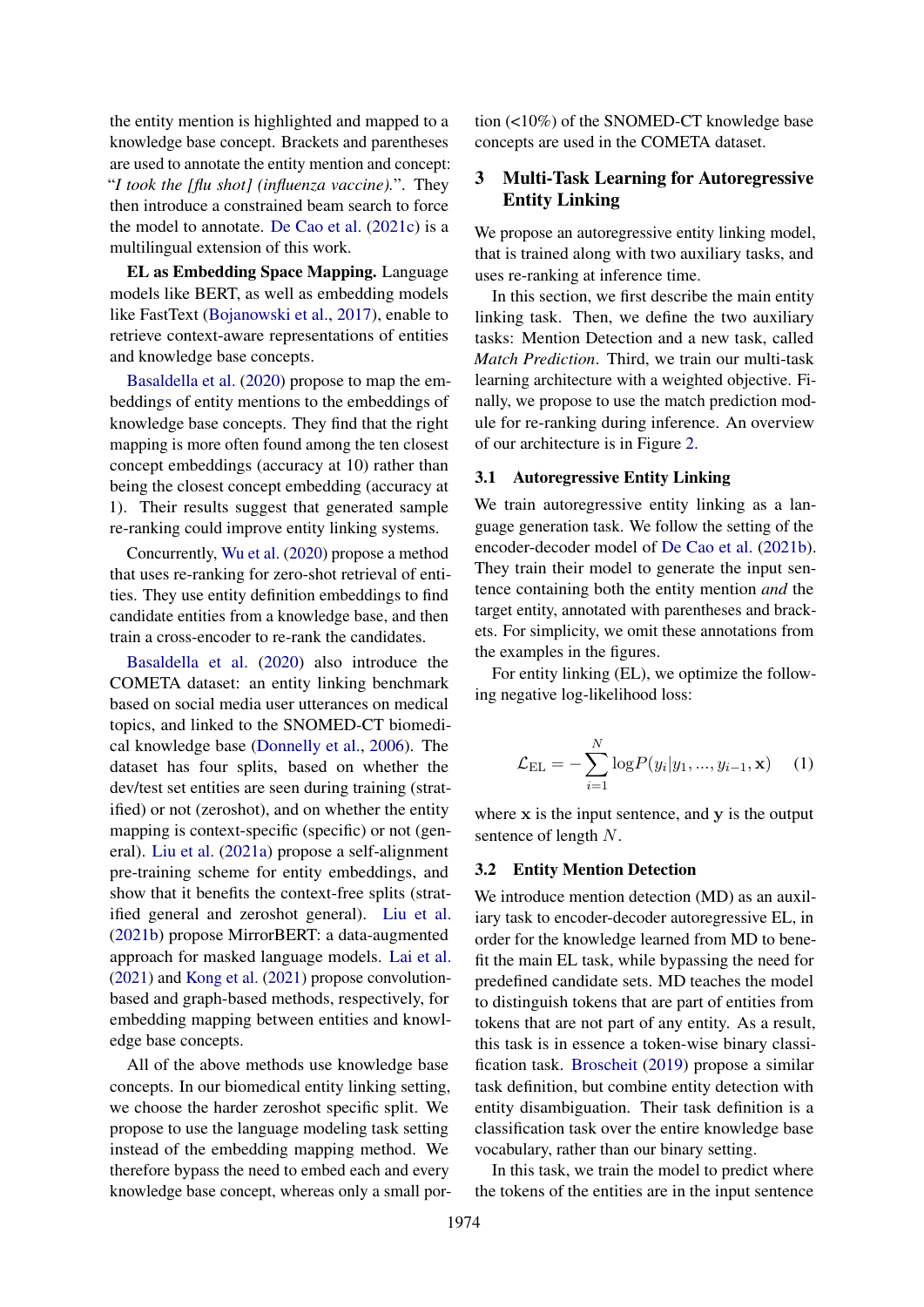<span id="page-3-0"></span>

Figure 2: Architecture of our proposed multi-task autoregressive entity linking model. Each task is trained using a shared encoder and a task-specific decoder and output layer. The auxiliary mention detection task uses datasets derived from one entity linking dataset, whereas the match prediction task uses sampled outputs. At inference time, we use the match prediction module to re-rank generated samples.

and in the target (annotated) sentence. Therefore, this auxiliary task has to output two sequences of entity indicators: "*E*" for entity mention or concept tokens, and "*O*" for all other tokens. To train our model to generate sequences for the input and target sentences, we augment our existing dataset. We create two datasets of the same size: the first has sequences of entity indicators for the input sentences, and the second has sequences of entity indicators for the target sentences.

As shown at the left of Figure [2,](#page-3-0) we use two different tagging heads for mention detection: one for the input sentence, and one for the output sentence. We use two tagging heads as the model learns different mappings from two different kinds of input. For the input sentence, we feed the encoder embeddings to the first tagging head. We cast this as a classification problem. For mention detection on the output sentence, we use a separate decoder, and feed this decoder's embeddings to the second tagging head. We cast this task as a generation task. For both tasks, we optimize a cross entropy (CE) loss. In summary, we optimize the following loss function for mention detection (MD):

<span id="page-3-1"></span>
$$
\mathcal{L}_{MD} = CE \left( Enc(\mathbf{x}), Ent(\mathbf{x}) \right) \n+ CE \left( Dec(Enc(\mathbf{x})), Ent(\mathbf{y}) \right)
$$
\n(2)

where  $Enc(\cdot)$  is the encoder representation,  $Dec(\cdot)$ is the decoder representation, and  $Ent(\cdot)$  indicates the corresponding sequence of entity indicators.

The method of [De Cao et al.](#page-8-4) [\(2021a\)](#page-8-4) has two steps, where the first step is to detect mentions. Here, mention detection is an auxiliary task rather than a main part of the pipeline. We employ encoder-decoder autoregressive EL as our main end-to-end pipeline.

# 3.3 Entity Match Prediction

In their biomedical entity linking experiments using word embedding space mapping, [Basaldella](#page-8-5) [et al.](#page-8-5) [\(2020\)](#page-8-5) find that accuracy at 10 is often more than double the accuracy at 1. They then suggest that re-ranking could significantly improve performance. We build on this observation to introduce the second auxiliary task: entity match prediction (MP). The goal of this task is to teach the model to re-rank generated samples based on the input sentence, with the aim to help narrow the gap with the accuracy at 10 scores.

The input to this task is composed of two sentences: the first one is the input sentence, and the second is a sentence where entity mentions are replaced by entities that may or may not be the matching target entities. We train the model to predict whether the entities match (score of 1) or not (score of 0) between both sentences. The entity match must be complete – all target entities must be generated – for a score of 1.

At regular intervals during training, we gener-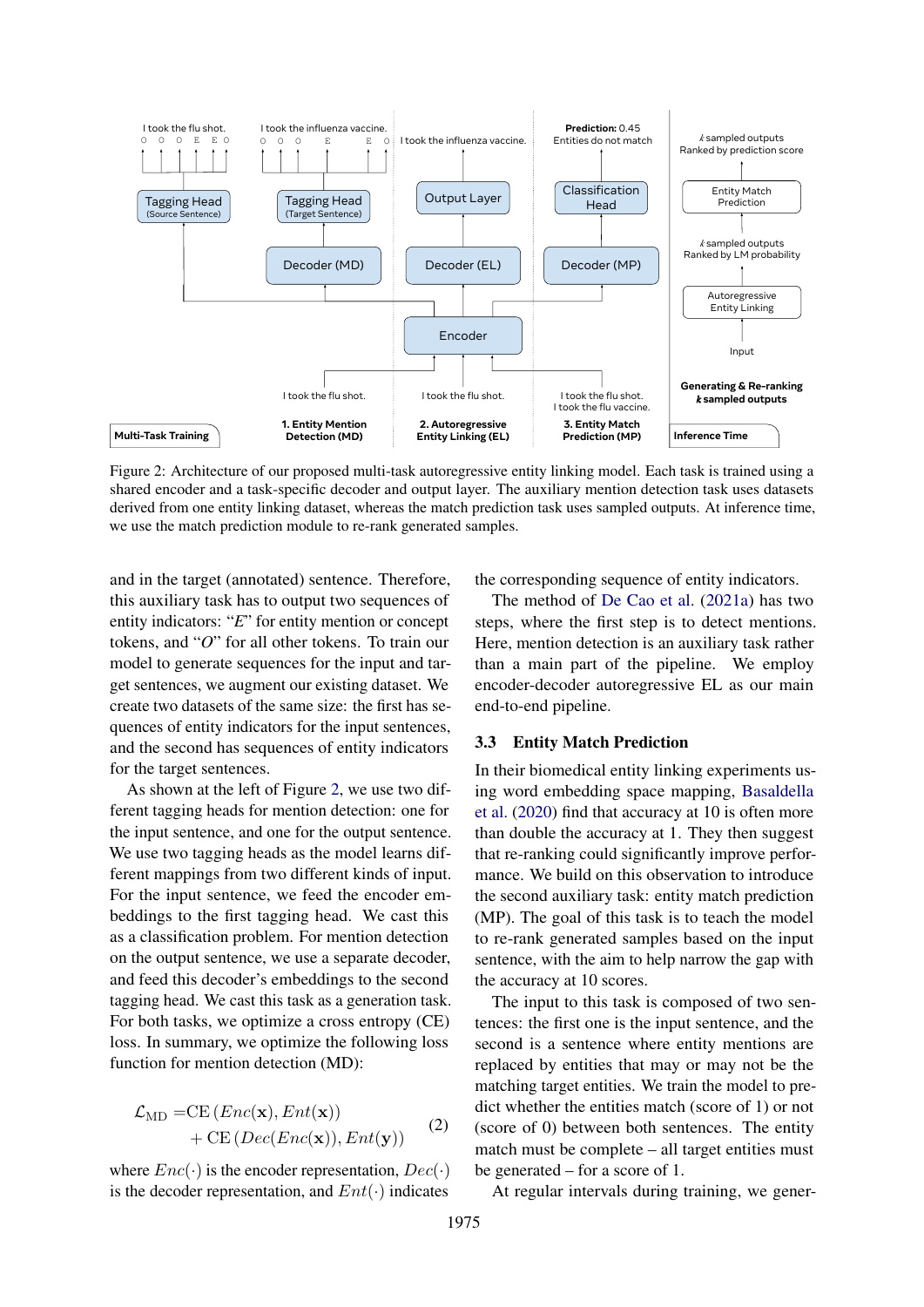ate k samples for each input sentence using beam search on the autoregressive entity linking part of the trained model. We then form  $k$  sentence pairs. The corresponding ground truth label for a given sentence pair indicates whether the entities match or not. This data generation setting exposes the model to its own successes and failures in the main entity linking task.

It may be the case that no generated sample contains entities that match the input sentence, and therefore that all labels for a pair are 0. In this case, the model would not be shown what an example of matching entities looks like. To mitigate this issue, we decide to add one additional sentence pair, where the second sentence is the target sentence used in the autoregressive entity linking training. We add this additional sentence pair to all datapoints for consistency.

<span id="page-4-0"></span>We train entity match prediction using a mean squared error loss:

$$
\mathcal{L}_{\text{MP}} = (P^{\text{MP}}(\hat{\mathbf{y}}|\mathbf{x}) - 1)^2 + \sum_{i=1}^{k} (P^{\text{MP}}(\mathbf{y}_i^s|\mathbf{x}) - \hat{y}_i^{\text{MP}})^2
$$
 (3)

where  $\hat{y}$  is the target sentence,  $y_i^s$  is the *i*-th generated sample,  $P^{MP}(\cdot|\cdot)$  is the probability that the entities in the left-hand sequence match the ones in the right-hand sequence, and  $\hat{y}_i^{\text{MP}}$  is the ground truth label for entity match prediction for the  $i$ -th generated sample.

[De Cao et al.](#page-8-4) [\(2021a\)](#page-8-4) propose to rank candidate concepts from a predefined set after the detecting entity mentions. In our case, we do not learn to rank predefined sets of candidates, nor do we rank concepts. Instead, we generate sentences using beam search, and propose to learn to re-rank them.

## 3.4 Multi-Task Learning

We propose to optimize simultaneously for all three tasks using a single loss function. We set one weight for each auxiliary task. We discuss the task weight hyperparameter tuning in [§4.3.](#page-5-0)

Given the losses defined in equations [1,](#page-2-0) [2,](#page-3-1) and [3,](#page-4-0) our loss function for multi-task learning is as follows:

$$
\mathcal{L}_{\text{MTL}} = \mathcal{L}_{\text{EL}} + \lambda_{\text{MD}} \mathcal{L}_{\text{MD}} + \lambda_{\text{MP}} \mathcal{L}_{\text{MP}} \qquad (4)
$$

where  $\lambda_{\text{MD}}$  and  $\lambda_{\text{MP}}$  are the auxiliary task weights for mention detection and match prediction, respectively.

As shown in Figure [2,](#page-3-0) we use three separate decoders for training: one for each task. We use two separate tagging heads for mention detection. For the match prediction task, we feed the last decoder output to the classification head. This follows the training scheme of BART [\(Lewis et al.,](#page-9-11) [2020\)](#page-9-11) for sentence classification tasks.

Our proposed multi-task definition is inspired by our prior work [\(Mrini et al.,](#page-10-11) [2021a,](#page-10-11)[b\)](#page-10-12). In our prior research papers, we introduce multi-task learning architectures for biomedical question summarization and entailment. We find that closely related tasks benefit each other during learning, through either multi-task learning or transfer learning [\(Mrini](#page-10-13) [et al.,](#page-10-13) [2021c\)](#page-10-13).

Our model architecture is also inspired by MT-DNN [\(Liu et al.,](#page-9-16) [2019\)](#page-9-16), a multi-task model that obtained state-of-the-art results across many NLP tasks involving sentence representation. In the MT-DNN architecture, the encoder is shared across tasks, and prediction heads are task-specific. Nonetheless, other multi-task architectures remain compatible with our auxiliary tasks and re-ranking, which are the novelties we focus on in this work.

# 3.5 Inference-time Re-ranking

In order to bridge some of the gap between accuracy at 1 and accuracy at 10 [\(Basaldella et al.,](#page-8-5) [2020\)](#page-8-5), we propose to use the entity match prediction module to re-rank generated samples. The right side of Figure [2](#page-3-0) illustrates the process.

At inference time, we first generate  $k$  samples ranked by their language modeling probability. We then use the separate entity match prediction (MP) decoder to predict an entity match probability. To do so, we input the source sentence and a generated sample to the MP decoder. We use the resulting MP probabilities to re-rank the  $k$  generated samples. We select the sample with the highest MP probability to compute the evaluation metrics.

## 4 Experiments

#### 4.1 Datasets and Setup

We use two benchmark datasets for Englishlanguage entity linking. We use the standard data splits for both datasets, as detailed in Table [1.](#page-5-1)

AIDA-CoNLL [\(Hoffart et al.,](#page-9-7) [2011\)](#page-9-7) is a dataset consisting of annotated news articles from the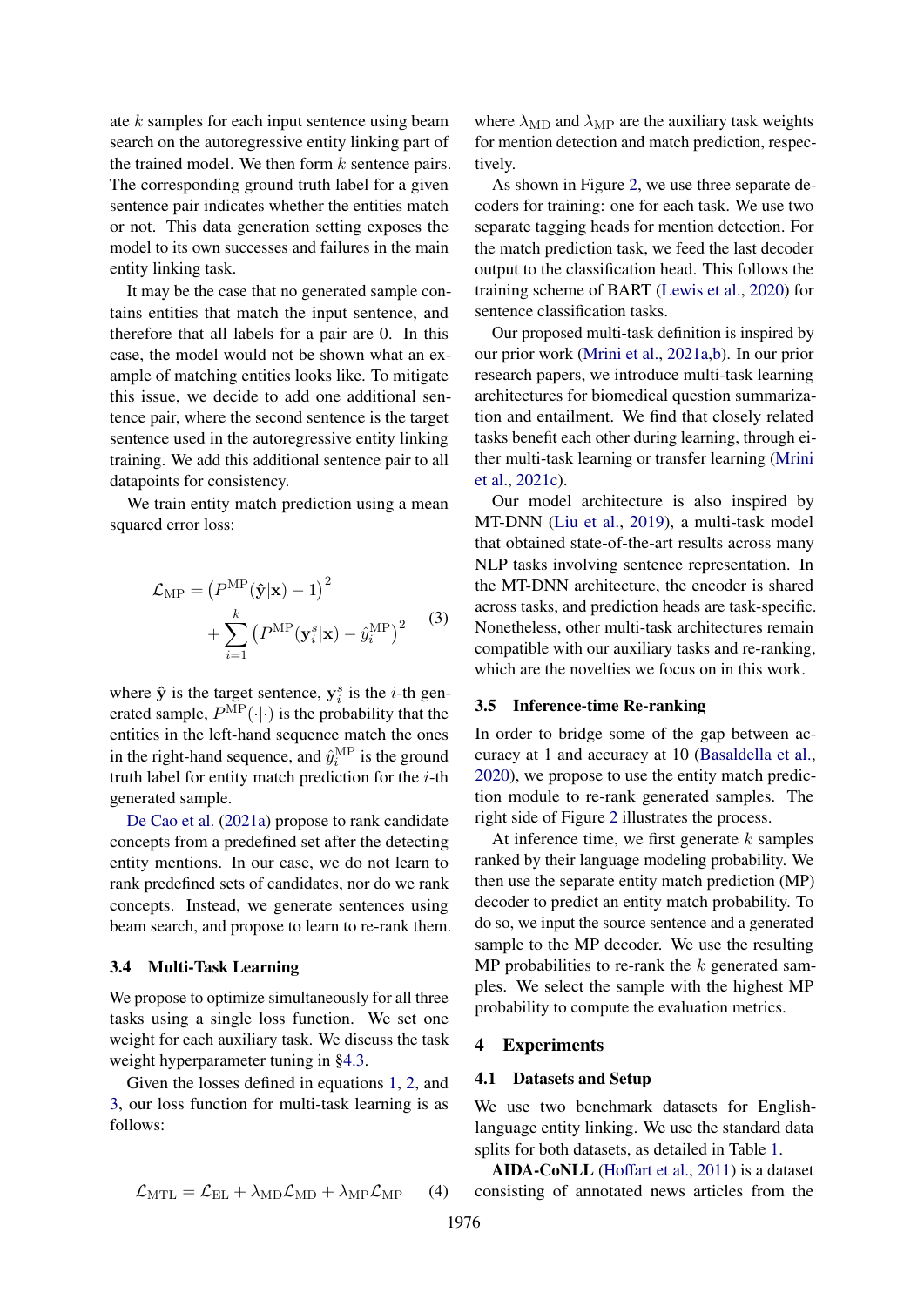<span id="page-5-1"></span>

|              | <b>AIDA-CoNLL</b> | <b>COMETA</b>   |                 |
|--------------|-------------------|-----------------|-----------------|
| <b>Split</b> | <b>Documents</b>  | <b>Mentions</b> | <b>Mentions</b> |
| Train        | 942               | 18,540          | 13,714          |
| Dev          | 216               | 4.791           | 2,018           |
| <b>Test</b>  | 230               | 4.485           | 4,283           |

Table 1: Statistics of Entity Linking benchmark datasets.

<span id="page-5-2"></span>

(b) Choosing the optimal  $\lambda_{\text{MP}}$ , given the optimal  $\lambda_{\text{MD}}$ .

Figure 3: Task weight tuning on the dev set for Mention Detection (MD) and Match Prediction (MP). We first optimize for  $\lambda_{\text{MD}}$  (a), and then  $\lambda_{\text{MP}}$  (b).

Reuters Corpus [\(Lewis et al.,](#page-9-17) [2004\)](#page-9-17). The knowledge base concepts come from the titles of the English-language Wikipedia. Each news article contains multiple entity mentions. Articles are sometimes too long for the maximum sequence length of our model. We follow [De Cao et al.](#page-8-4) [\(2021a\)](#page-8-4) and cut the articles into separate chunks. We use the Micro-F1 metric for evaluation. We only evaluate mentions present in the knowledge base, following the *In-KB* setting [\(Röder et al.,](#page-10-14) [2018\)](#page-10-14), in line with previous work [\(De Cao et al.,](#page-8-3) [2021b,](#page-8-3)[a\)](#page-8-4). This dataset contains candidates for each entity mention. We do not use entity candidates, although several baselines do [\(Kolitsas et al.,](#page-9-9) [2018;](#page-9-9) [Martins et al.,](#page-10-15) [2019;](#page-10-15) [De Cao et al.,](#page-8-4) [2021a\)](#page-8-4).

COMETA [\(Basaldella et al.,](#page-8-5) [2020\)](#page-8-5) is a dataset of biomedical entity mentions from social media (Reddit) utterances. In this dataset, each userwritten utterance contains exactly one entity mention. The metric used to evaluate this dataset is accuracy at 1 (Acc@1). We measure  $Acc@1$  by checking whether the correct knowledge base concept is present in the top generated sample. We use the zeroshot specific split, where the entity mention and disambiguation pairs in the test set are not seen during training, and the entity linking is context-specific.

#### 4.2 Training Details

We use BART Large [\(Lewis et al.,](#page-9-11) [2020\)](#page-9-11) as our base model. We use three decoders, all initialized from the same checkpoint decoder. We found in initial experiments that separate decoders for all tasks benefit the main EL task. We train for 100 epochs on AIDA-CoNLL, and for 10 epochs on COMETA.

# <span id="page-5-0"></span>4.3 Task Weight Tuning

For each dataset, we optimize the auxiliary task weights  $\lambda_{\text{MD}}$  for mention detection, and  $\lambda_{\text{MP}}$  for match prediction. We select these hyperparameters based on the highest performance in Micro-F1 (AIDA-CoNLL) or accuracy at 1 (COMETA) on the dev set.

We trial all values from 0.1 to 1.0 with 0.1 increments, for both task weights. We start by optimizing  $\lambda_{\text{MD}}$  given  $\lambda_{\text{MP}} = 0.3$ , and then optimize  $\lambda_{\text{MP}}$ given the optimal  $\lambda_{\text{MD}}$  weights. The results are in Figure [3.](#page-5-2) The graphs show that performance on the main entity linking task can vary visibly when the weights of the auxiliary tasks change. The variation is likely due to the large auxiliary task datasets, which could dominate training. Moreover, the optimal task weights are different for every dataset and domain: we find that the optimal auxiliary task weights are  $\lambda_{\rm MD} = 0.4$  and  $\lambda_{\rm MP} = 0.6$  for AIDA-CoNLL, and  $\lambda_{MD} = 0.5$  and  $\lambda_{MP} = 0.3$ for COMETA. We use these task weights for the next experiments.

#### 4.4 Results and Discussion

AIDA-CoNLL. The test results for the AIDA-CoNLL dataset are on Table [2.](#page-6-0) Our model establishes a new state of the art for this task.

Compared to the state-of-the-art encoderdecoder autoregressive EL model on AIDA-CoNLL [\(De Cao et al.,](#page-8-3) [2021b\)](#page-8-3), our method shows a 2.0-point improvement in Micro-F1 score. This increase shows that our model is able to correct some errors with the re-ranking at inference time, and that our multi-task setting benefits the main entity linking task.

Our model scores a Micro-F1 0.2 higher than the model of [De Cao et al.](#page-8-4) [\(2021a\)](#page-8-4). However, [De Cao](#page-8-4) [et al.](#page-8-4) [\(2021a\)](#page-8-4) use a predefined candidate set of concepts, whereas the encoder-decoder autoregressive EL models – including our own – do not. This shows that our model is able to bypass the knowledge base, and that our method leverages language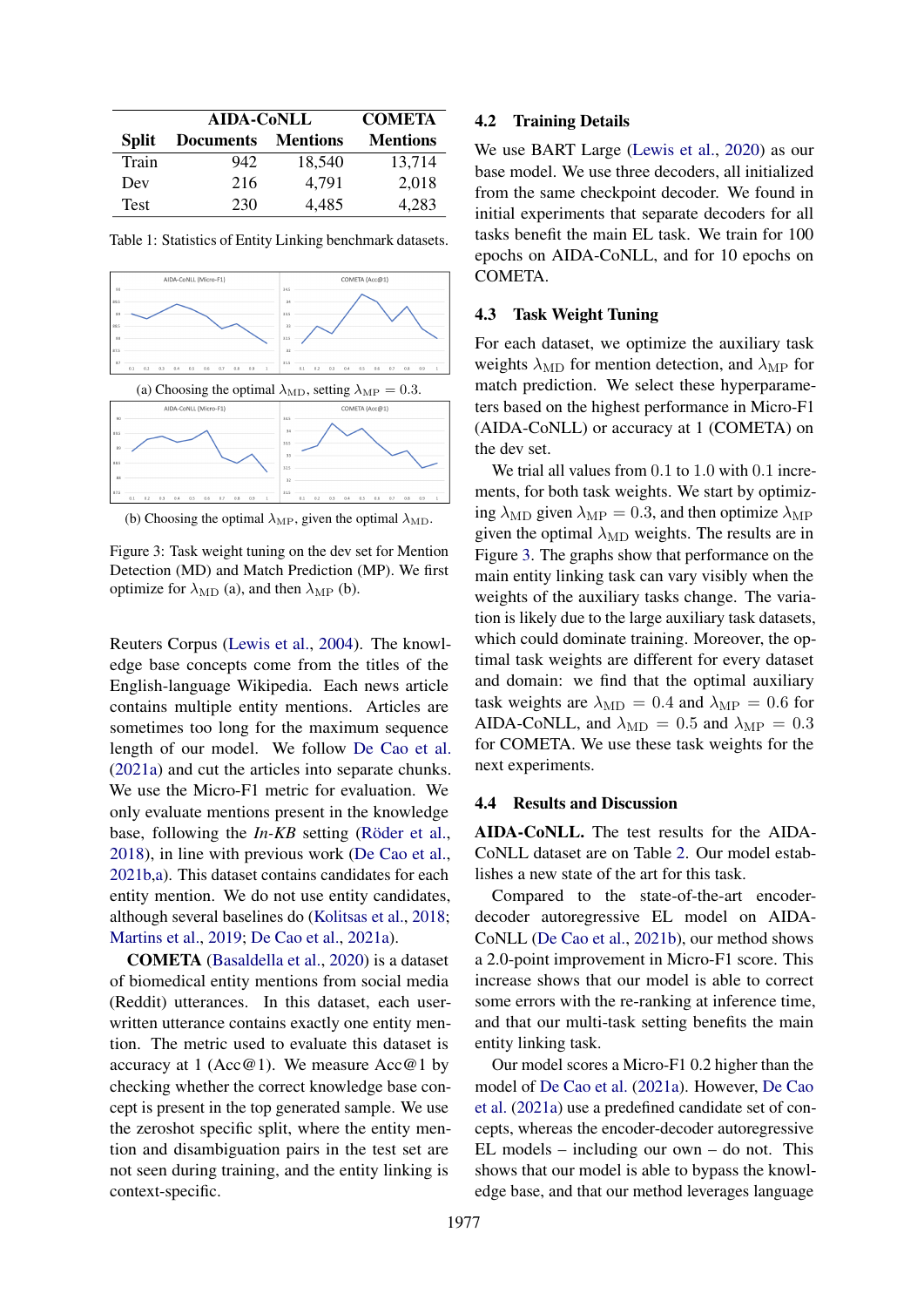<span id="page-6-0"></span>

| Method                                          | Micro-F1 |  |  |
|-------------------------------------------------|----------|--|--|
| Hoffart et al. (2011)                           | 72.8     |  |  |
| Steinmetz and Sack (2013)                       | 42.3     |  |  |
| Daiber et al. (2013)                            | 57.8     |  |  |
| Moro et al. $(2014)$                            | 48.5     |  |  |
| Piccinno and Ferragina (2014)                   | 73.0     |  |  |
| Kolitsas et al. (2018)                          | 82.4     |  |  |
| Peters et al. $(2019)$                          | 73.7     |  |  |
| Broscheit (2019)                                | 79.3     |  |  |
| Martins et al. (2019)                           | 81.9     |  |  |
| van Hulst et al. (2020)                         | 80.5     |  |  |
| Févry et al. (2020)                             | 76.7     |  |  |
| Kannan Ravi et al. (2021)                       | 83.1     |  |  |
| De Cao et al. $(2021a)$                         | 85.5     |  |  |
| <b>Encoder-Decoder Autoregressive EL Models</b> |          |  |  |
| De Cao et al. $(2021b)$                         | 83.7     |  |  |
| Our model                                       | 85.7     |  |  |

Table 2: Results on the AIDA-CoNLL test set.

modeling to gain knowledge of the news domain.

COMETA. There are no predefined sets of candidate concepts in the COMETA dataset. In this task, there is a knowledge base of biomedical concepts from which the model can choose. Similarly to our AIDA-CoNLL setting, our model does not use the knowledge base.

We consider three baselines for our biomedical entity linking benchmark. The first baseline is the embedding mapping method of [Basaldella et al.](#page-8-5) [\(2020\)](#page-8-5). They use BioBERT and a max-margin loss with negative target embeddings. The second baseline is the BERT- and classification-based method of [Broscheit](#page-8-2) [\(2019\)](#page-8-2). We train this baseline by classifying tokens into the concepts present in the COMETA dataset, as opposed to the entire vocabulary of  $350K$  knowledge base concepts. This is for computational purposes, as a  $350K$ -way classification would be difficult to train. The third baseline is the autoregressive, single-task model of [De Cao et al.](#page-8-3) [\(2021b\)](#page-8-3). We train this baseline as a reference point for our model. We do not include [De Cao et al.](#page-8-4) [\(2021a\)](#page-8-4) as a baseline, as their method uses predefined sets of candidate concepts, and COMETA does not include them.

The test results of the COMETA dataset experiments are on Table [3.](#page-6-1) Our model is able to exceed over five percentage points the baselines that use the knowledge base concepts. This shows that our method can efficiently generalize without the need for a knowledge base, but only through learning

<span id="page-6-1"></span>

| Method                                          | Acc@1 |  |  |
|-------------------------------------------------|-------|--|--|
| Basaldella et al. (2020)                        | 27.0  |  |  |
| Broscheit (2019)                                | 24.5  |  |  |
| <b>Encoder-Decoder Autoregressive EL Models</b> |       |  |  |
| De Cao et al. $(2021b)$                         | 30.9  |  |  |
| Our model                                       | 32.4  |  |  |

Table 3: Results on the COMETA test set.

<span id="page-6-2"></span>

|                                                   |                            |                           | <b>AIDA-CoNLL</b> | <b>COMETA</b> |  |
|---------------------------------------------------|----------------------------|---------------------------|-------------------|---------------|--|
| MD                                                | <b>MP</b>                  |                           | Rk Micro-F1       | Acc $@1$      |  |
| <b>Ablation of Auxiliary Tasks and Re-ranking</b> |                            |                           |                   |               |  |
| X                                                 | X                          | $\boldsymbol{X}$          | 83.7              | 30.9          |  |
| <b>Ablation of Auxiliary Tasks</b>                |                            |                           |                   |               |  |
| ✓                                                 | $\boldsymbol{X}$           | $\boldsymbol{\mathsf{x}}$ | 84.3              | 31.2          |  |
| X                                                 | $\boldsymbol{\mathcal{J}}$ | ✓                         | 85.4              | 32.1          |  |
| <b>Ablation of Re-ranking</b>                     |                            |                           |                   |               |  |
|                                                   |                            | $\boldsymbol{\mathsf{x}}$ | 84.8              | 31.5          |  |
| MD, MP and Re-ranking (Ours)                      |                            |                           |                   |               |  |
|                                                   |                            |                           | 85.7              | 32.4          |  |

Table 4: Results of the ablation studies on the test sets. We perform ablation studies on Mention Detection (MD), Match Prediction (MP), and the re-ranking of generated samples (Rk).

about the biomedical domain. Note that we use the zeroshot specific split here, where the entity mention and disambiguation pairs in the test set are not seen during training. Moreover, our model exceeds the autoregressive single-task baseline by 1.5%. This increase shows that our multi-task setting and re-ranking can generalize, and increase performance under zeroshot settings.

# 4.5 Ablation Studies

We perform two types of ablation studies to analyze the added value of our novelties. First, we evaluate how do the two auxiliary tasks and the re-ranking impact entity linking performance. Second, we implement a low-resource scenario for the auxiliary tasks, as we ask whether the main task benefits more from the knowledge learned the auxiliary tasks, or from the additional training data.

Auxiliary Tasks and Re-ranking. Our main novelties are multi-task learning with two auxiliary tasks, and the re-ranking of generated samples at inference time. The first auxiliary task, mention detection, aims to preserve the knowledge learned from detecting mentions of entities, while allowing the encoder-decoder model to bypass the need for predefined sets of entity candidates. The second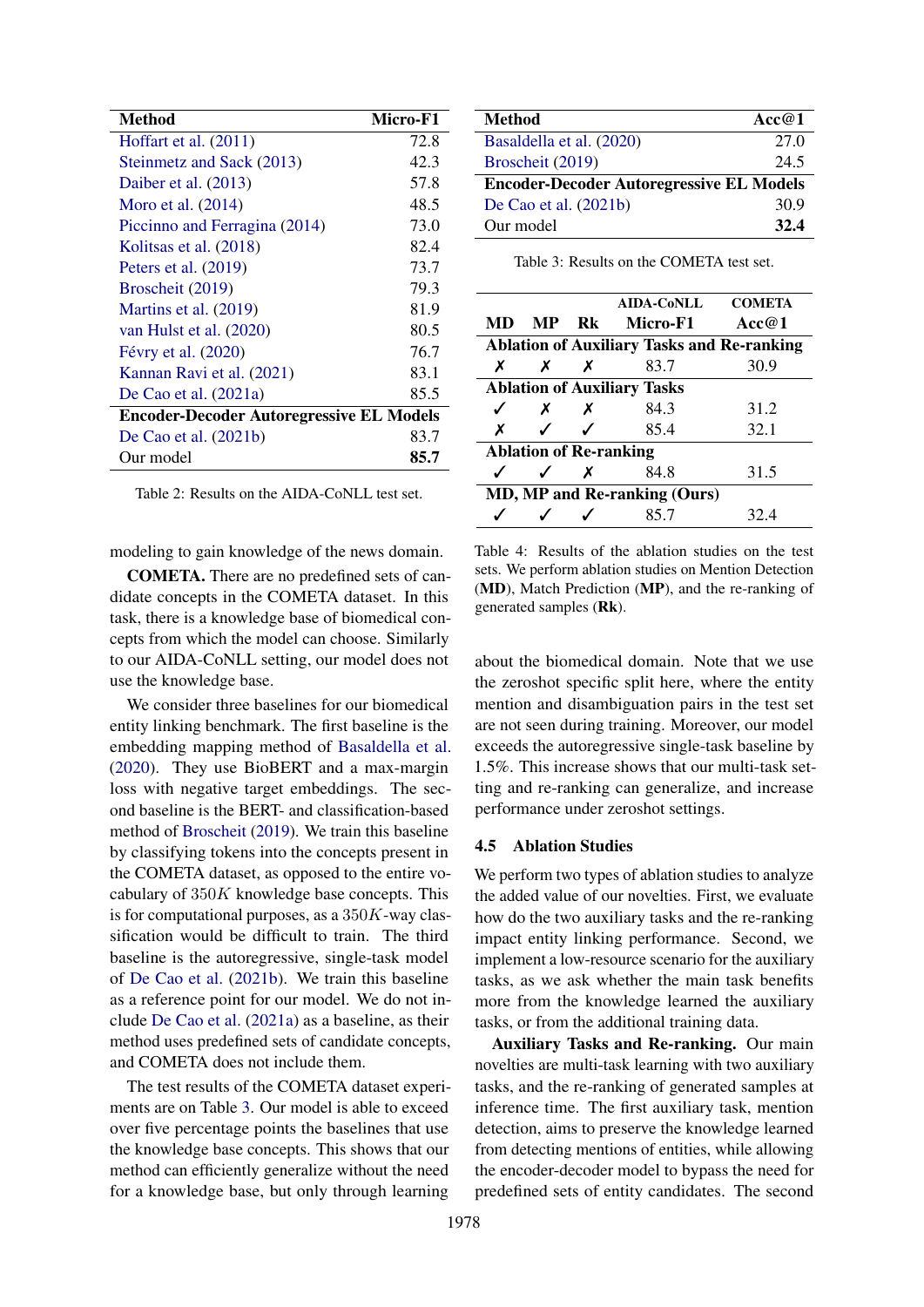auxiliary task, match prediction, aims to teach the model how to predict whether entities were correctly disambiguated given an input sentence and a generated sample.

We perform ablation studies to gauge the added value of each task and re-ranking. We perform three additional experiments, keeping the same number of model parameters. First, we remove the match prediction training objective ( $\lambda_{\text{MP}} = 0.0$ ), and therefore also remove the re-ranking, but we keep the optimally weighted mention detection objective. Second, we remove the mention detection training objective by setting  $\lambda_{\rm MD} = 0.0$ , but we keep the optimally weighted mention prediction objective, along with the re-ranking. Third, we keep both optimally weighted auxiliary tasks, but remove the inference-time re-ranking of generated samples. Finally, we compare our results to [De Cao](#page-8-3) [et al.](#page-8-3) [\(2021b\)](#page-8-3) as it does not have both auxiliary tasks nor the re-ranking.

We show the results of all ablation experiments on the dev sets in Table [4.](#page-6-2) The lowest scores are obtained when both auxiliary tasks and re-ranking are ablated. This shows the added value of all of our main novelties on the main entity linking task. In addition, each auxiliary task individually increases performance, as shown on the second and third row of results. The auxiliary match prediction task along with re-ranking provide a larger performance increase than the auxiliary mention detection task alone. This could be due to the fact that the match prediction task gets a larger number of samples to train on. Finally, the difference in performance between our model and the re-ranking ablation study shows that re-ranking of generated samples is an important contribution to the final performance. This result backs the suggestion of [Basaldella et al.](#page-8-5) [\(2020\)](#page-8-5) that re-ranking can bridge some of the gap between  $Acc@1$  and  $Acc@10$ .

Impact of additional training data. In this subsection, we ask whether the main task benefits more from the knowledge learned by the auxiliary tasks, or from the large sizes of the auxiliary task datasets. The mention detection task has two datapoints for every EL datapoint, while the match prediction task has  $k + 1 = 11$  datapoints for every EL datapoint. Therefore, in a given training epoch, there are more datapoints to train on for the auxiliary tasks in comparison with the main task.

We devise three experiments to gauge whether a lower amount of training datapoints for auxiliary

<span id="page-7-0"></span>

| % of Train Set AIDA-CoNLL                         |         |          | <b>COMETA</b> |  |  |
|---------------------------------------------------|---------|----------|---------------|--|--|
| MD                                                | MР      | Micro-F1 | Acc@1         |  |  |
| <b>Ablation of Auxiliary Tasks and Re-ranking</b> |         |          |               |  |  |
| $0\%$                                             | $0\%$   | 83.7     | 30.9          |  |  |
| <b>Low-Resource Experiments</b>                   |         |          |               |  |  |
| 50%                                               | $9\%$   | 84.5     | 32.0          |  |  |
| 50%                                               | $100\%$ | 85.4     | 31.4          |  |  |
| 100%                                              | 9%      | 84.5     | 31.8          |  |  |
| <b>No Low-Resource (Ours)</b>                     |         |          |               |  |  |
| $100\%$                                           | 100%    | 85.7     | 32.4          |  |  |

Table 5: Results on the test sets of the low-resource experiments. We reduce the training datasets of the auxiliary mention detection MD and match prediction MP tasks to measure the benefit of multi-task learning.

tasks impacts the main task results. We propose a low-resource regimen of training for auxiliary tasks, such that we bring the ratio of training datapoints down to 1:1 between the auxiliary tasks and the main task. We train on one out of every two MD datapoints, and on one of out every 11 MP datapoints. In other words, we skip 50% of the training data of the MD task, and 91% of the training data of the MP task. We spread out the input such that, at each training step, the model sees one EL input sentence, one MD input sentence, and one MP input sentence pair. In each epoch, we skip the same datapoints so that the model only sees a reduced number of training datapoints.

In the first experiment, we train for both auxiliary tasks on a train set ratio of 1:1 with the main task. In the second and third experiments, we apply the low-resource setting only to the mention detection task, and only to the match prediction task, respectively. In all three experiments, we keep the same selection of skipped datapoints for each task, and we keep re-ranking.

We show the results of the low-resource experiments in Table [5.](#page-7-0) For reference, we add the results from our model and the model without auxiliary task nor re-ranking of [De Cao et al.](#page-8-3) [\(2021b\)](#page-8-3). The results show that globally, there is a slight decrease in performance when the training set is smaller, compared to our model. However, the low-resource experiments show a significant increase in performance compared to the ablation experiment of the first row. This shows that our proposed method's edge does not only come from the additional training data, but also from our formulation of the auxiliary tasks, and the re-ranking of generated samples.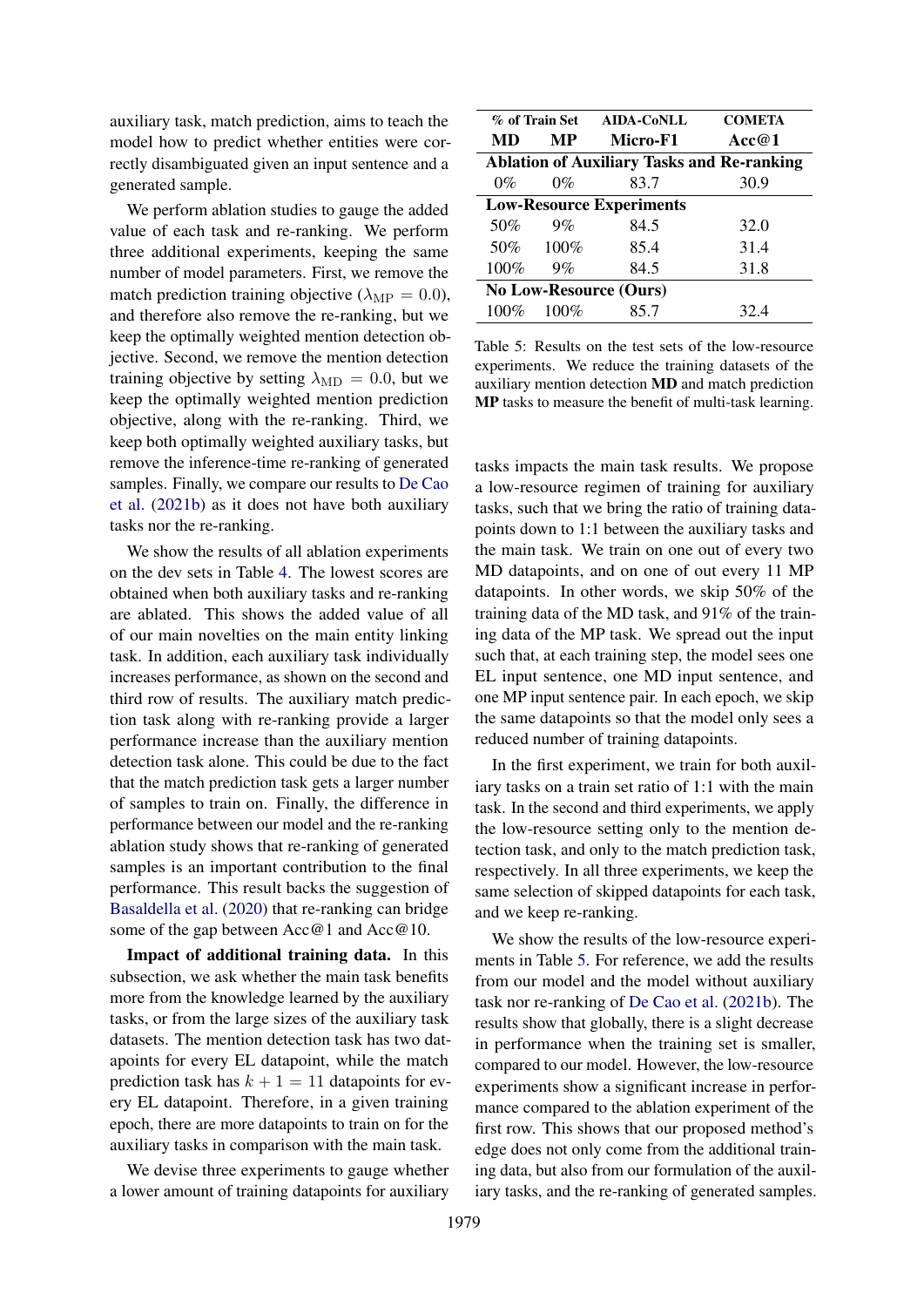# 5 Conclusions

We propose a multi-task learning and re-ranking approach to autoregressive entity linking. Our main two novelties address two weaknesses in the literature. First, whereas the two-step method of [De Cao](#page-8-4) [et al.](#page-8-4) [\(2021a\)](#page-8-4) improves performance, it relies on predefined sets of entity candidates. We propose to instead train mention detection as an auxiliary task to autoregressive EL, in order to bypass the need for entity candidate sets, and to preserve the knowledge learned by mention detection. Second, previous work suggests that a sizeable portion of errors could be corrected with re-ranking. We propose to use samples generated at training time to teach the model to re-rank outputs.

Our model establishes a new state of the art in both COMETA and AIDA-CoNLL. The increases in performance across both datasets show that our model can learn and leverage domain-specific knowledge, without using a candidate set or a knowledge base. To analyse our model, we devise three ablation study experiments, and show that our model benefits from both auxiliary tasks and re-ranking. In particular, we show that reranking plays a major role in increasing entity linking scores. Then, we propose three low-resource experiments for auxiliary tasks. The results show that our model's performance is not only due to additional training datapoints, but also due to how we defined our auxiliary tasks.

#### Acknowledgements

KM performed this work during an internship at Meta AI (previously Facebook AI). We thank Jingbo Shang and Ndapa Nakashole for insightful discussions. We thank the anonymous reviewers for their feedback.

### Ethical Considerations

This work deals with user-generated text in the medical domain. However, our work and models should not be used as text understanding tools for real-life medical systems without human supervision and verification. Our system is not error-free, and using it could lead to a misunderstanding of the true intentions of people seeking medical care.

#### References

<span id="page-8-5"></span>Marco Basaldella, Fangyu Liu, Ehsan Shareghi, and Nigel Collier. 2020. Cometa: A corpus for medical

entity linking in the social media. In *Proceedings of the 2020 Conference on Empirical Methods in Natural Language Processing (EMNLP)*, pages 3122– 3137.

- <span id="page-8-0"></span>Pierpaolo Basile, Valerio Basile, Malvina Nissim, and Nicole Novielli. 2015. Deep tweets: from entity linking to sentiment analysis. In *Proceedings of the Italian Computational Linguistics Conference (CLiCit 2015)*.
- <span id="page-8-9"></span>Piotr Bojanowski, Edouard Grave, Armand Joulin, and Tomas Mikolov. 2017. Enriching word vectors with subword information. *Transactions of the Association for Computational Linguistics*, 5:135–146.
- <span id="page-8-2"></span>Samuel Broscheit. 2019. Investigating entity knowledge in bert with simple neural end-to-end entity linking. In *Proceedings of the 23rd Conference on Computational Natural Language Learning (CoNLL)*, pages 677–685.
- <span id="page-8-1"></span>Marco Cornolti, Paolo Ferragina, Massimiliano Ciaramita, Stefan Rüd, and Hinrich Schütze. 2016. A piggyback system for joint entity mention detection and linking in web queries. In *Proceedings of the 25th International Conference on World Wide Web*, pages 567–578.
- <span id="page-8-6"></span>Joachim Daiber, Max Jakob, Chris Hokamp, and Pablo N Mendes. 2013. Improving efficiency and accuracy in multilingual entity extraction. In *Proceedings of the 9th International Conference on Semantic Systems*, pages 121–124.
- <span id="page-8-4"></span>Nicola De Cao, Wilker Aziz, and Ivan Titov. 2021a. Highly parallel autoregressive entity linking with discriminative correction. *arXiv preprint arXiv:2109.03792*.
- <span id="page-8-3"></span>Nicola De Cao, Gautier Izacard, Sebastian Riedel, and Fabio Petroni. 2021b. [Autoregressive entity retrieval.](https://openreview.net/forum?id=5k8F6UU39V) In *International Conference on Learning Representations*.
- <span id="page-8-8"></span>Nicola De Cao, Ledell Wu, Kashyap Popat, Mikel Artetxe, Naman Goyal, Mikhail Plekhanov, Luke Zettlemoyer, Nicola Cancedda, Sebastian Riedel, and Fabio Petroni. 2021c. Multilingual autoregressive entity linking. *arXiv preprint arXiv:2103.12528*.
- <span id="page-8-7"></span>Jacob Devlin, Ming-Wei Chang, Kenton Lee, and Kristina Toutanova. 2019. Bert: Pre-training of deep bidirectional transformers for language understanding. In *Proceedings of the 2019 Conference of the North American Chapter of the Association for Computational Linguistics: Human Language Technologies, Volume 1 (Long and Short Papers)*, pages 4171– 4186.
- <span id="page-8-10"></span>Kevin Donnelly et al. 2006. Snomed-ct: The advanced terminology and coding system for ehealth. *Studies in health technology and informatics*, 121:279.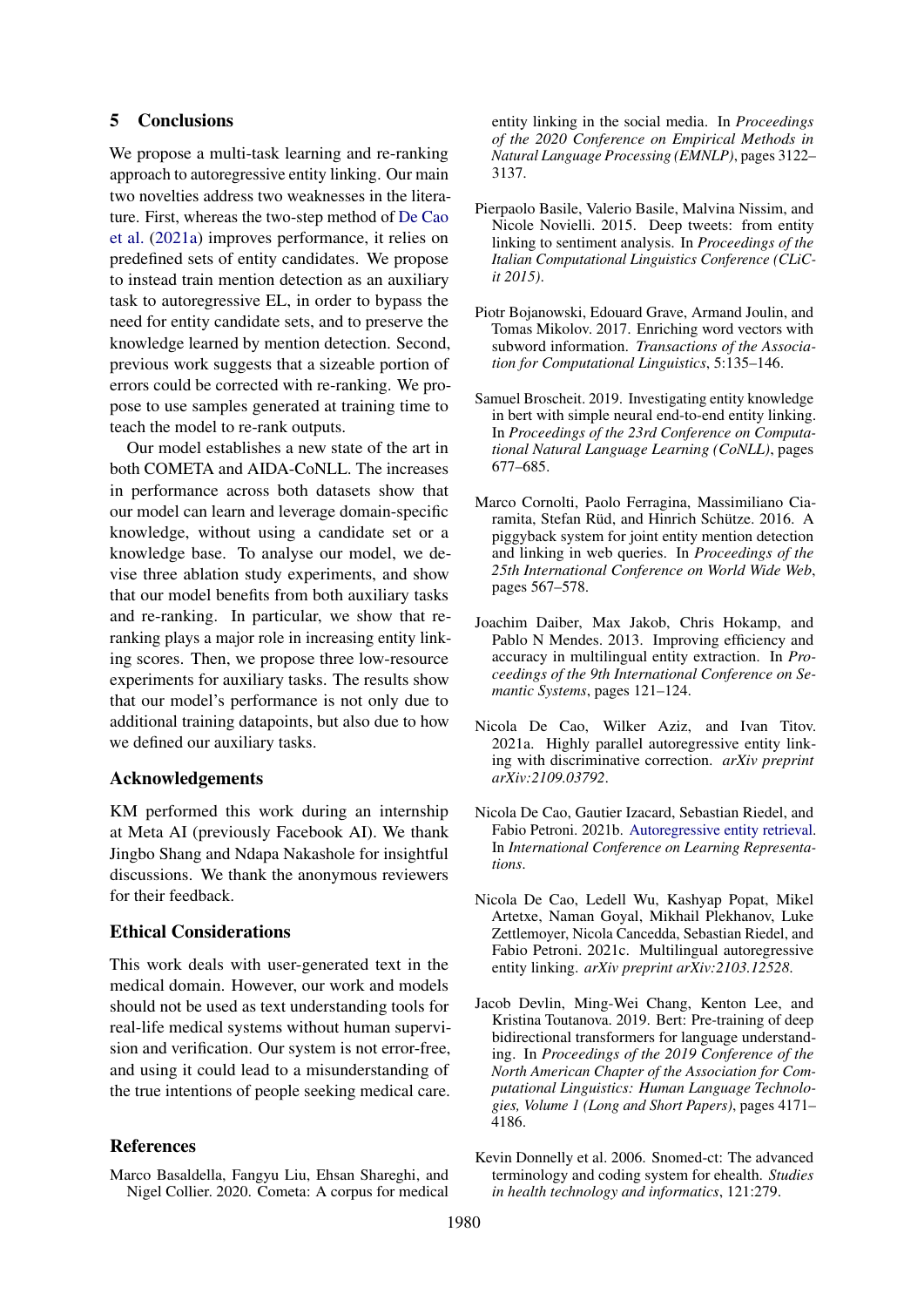- <span id="page-9-1"></span>Mohnish Dubey, Debayan Banerjee, Debanjan Chaudhuri, and Jens Lehmann. 2018. Earl: joint entity and relation linking for question answering over knowledge graphs. In *International Semantic Web Conference*, pages 108–126. Springer.
- <span id="page-9-6"></span>Cheikh Brahim El Vaigh, François Torregrossa, Robin Allesiardo, Guillaume Gravier, and Pascale Sébillot. 2020. A correlation-based entity embedding approach for robust entity linking. In *2020 IEEE 32nd International Conference on Tools with Artificial Intelligence (ICTAI)*, pages 949–954. IEEE.
- <span id="page-9-18"></span>Thibault Févry, Livio Baldini Soares, Nicholas FitzGerald, Eunsol Choi, and Tom Kwiatkowski. 2020. [En](https://doi.org/10.18653/v1/2020.emnlp-main.400)[tities as experts: Sparse memory access with entity](https://doi.org/10.18653/v1/2020.emnlp-main.400) [supervision.](https://doi.org/10.18653/v1/2020.emnlp-main.400) In *Proceedings of the 2020 Conference on Empirical Methods in Natural Language Processing (EMNLP)*, pages 4937–4951, Online. Association for Computational Linguistics.
- <span id="page-9-8"></span>Matthew Francis-Landau, Greg Durrett, and Dan Klein. 2016. Capturing semantic similarity for entity linking with convolutional neural networks. In *Proceedings of the 2016 Conference of the North American Chapter of the Association for Computational Linguistics: Human Language Technologies*, pages 1256–1261.
- <span id="page-9-5"></span>Octavian-Eugen Ganea and Thomas Hofmann. 2017. Deep joint entity disambiguation with local neural attention. In *Proceedings of the 2017 Conference on Empirical Methods in Natural Language Processing*, pages 2619–2629.
- <span id="page-9-3"></span>Stephen Guo, Ming-Wei Chang, and Emre Kiciman. 2013. To link or not to link? a study on end-toend tweet entity linking. In *Proceedings of the 2013 Conference of the North American Chapter of the Association for Computational Linguistics: Human Language Technologies*, pages 1020–1030.
- <span id="page-9-0"></span>Xianpei Han, Le Sun, and Jun Zhao. 2011. Collective entity linking in web text: a graph-based method. In *Proceedings of the 34th international ACM SIGIR conference on Research and development in Information Retrieval*, pages 765–774.
- <span id="page-9-10"></span>Sepp Hochreiter and Jürgen Schmidhuber. 1997. Long short-term memory. *Neural computation*, 9(8):1735– 1780.
- <span id="page-9-7"></span>Johannes Hoffart, Mohamed Amir Yosef, Ilaria Bordino, Hagen Fürstenau, Manfred Pinkal, Marc Spaniol, Bilyana Taneva, Stefan Thater, and Gerhard Weikum. 2011. Robust disambiguation of named entities in text. In *Proceedings of the 2011 Conference on Empirical Methods in Natural Language Processing*, pages 782–792.
- <span id="page-9-19"></span>Manoj Prabhakar Kannan Ravi, Kuldeep Singh, Isaiah Onando Mulang', Saeedeh Shekarpour, Johannes Hoffart, and Jens Lehmann. 2021. [CHOLAN:](https://doi.org/10.18653/v1/2021.eacl-main.40) [A modular approach for neural entity linking on](https://doi.org/10.18653/v1/2021.eacl-main.40) [Wikipedia and Wikidata.](https://doi.org/10.18653/v1/2021.eacl-main.40) In *Proceedings of the 16th*

*Conference of the European Chapter of the Association for Computational Linguistics: Main Volume*, pages 504–514, Online. Association for Computational Linguistics.

- <span id="page-9-9"></span>Nikolaos Kolitsas, Octavian-Eugen Ganea, and Thomas Hofmann. 2018. End-to-end neural entity linking. In *Proceedings of the 22nd Conference on Computational Natural Language Learning*, pages 519–529.
- <span id="page-9-15"></span>Luyang Kong, Christopher Winestock, and Parminder Bhatia. 2021. [Zero-shot medical entity retrieval with](https://doi.org/10.18653/v1/2021.findings-acl.212)[out annotation: Learning from rich knowledge graph](https://doi.org/10.18653/v1/2021.findings-acl.212) [semantics.](https://doi.org/10.18653/v1/2021.findings-acl.212) In *Findings of the Association for Computational Linguistics: ACL-IJCNLP 2021*, pages 2401–2405, Online. Association for Computational Linguistics.
- <span id="page-9-14"></span>Tuan Lai, Heng Ji, and ChengXiang Zhai. 2021. Bert might be overkill: A tiny but effective biomedical entity linker based on residual convolutional neural networks. *arXiv preprint arXiv:2109.02237*.
- <span id="page-9-17"></span>David D Lewis, Yiming Yang, Tony Russell-Rose, and Fan Li. 2004. Rcv1: A new benchmark collection for text categorization research. *Journal of machine learning research*, 5(Apr):361–397.
- <span id="page-9-11"></span>Mike Lewis, Yinhan Liu, Naman Goyal, Marjan Ghazvininejad, Abdelrahman Mohamed, Omer Levy, Veselin Stoyanov, and Luke Zettlemoyer. 2020. Bart: Denoising sequence-to-sequence pre-training for natural language generation, translation, and comprehension. In *Proceedings of the 58th Annual Meeting of the Association for Computational Linguistics*, pages 7871–7880.
- <span id="page-9-12"></span>Fangyu Liu, Ehsan Shareghi, Zaiqiao Meng, Marco Basaldella, and Nigel Collier. 2021a. Self-alignment pretraining for biomedical entity representations. In *Proceedings of the 2021 Conference of the North American Chapter of the Association for Computational Linguistics: Human Language Technologies*, pages 4228–4238.
- <span id="page-9-13"></span>Fangyu Liu, Ivan Vulic, Anna Korhonen, and Nigel ´ Collier. 2021b. Fast, effective and self-supervised: Transforming masked languagemodels into universal lexical and sentence encoders. *arXiv preprint arXiv:2104.08027*.
- <span id="page-9-16"></span>Xiaodong Liu, Pengcheng He, Weizhu Chen, and Jianfeng Gao. 2019. Multi-task deep neural networks for natural language understanding. In *Proceedings of the 57th Annual Meeting of the Association for Computational Linguistics*, pages 4487–4496.
- <span id="page-9-2"></span>Xiaohua Liu, Yitong Li, Haocheng Wu, Ming Zhou, Furu Wei, and Yi Lu. 2013. Entity linking for tweets. In *Proceedings of the 51st Annual Meeting of the Association for Computational Linguistics (Volume 1: Long Papers)*, pages 1304–1311.
- <span id="page-9-4"></span>Gang Luo, Xiaojiang Huang, Chin-Yew Lin, and Zaiqing Nie. 2015. Joint entity recognition and disambiguation. In *Proceedings of the 2015 Conference on*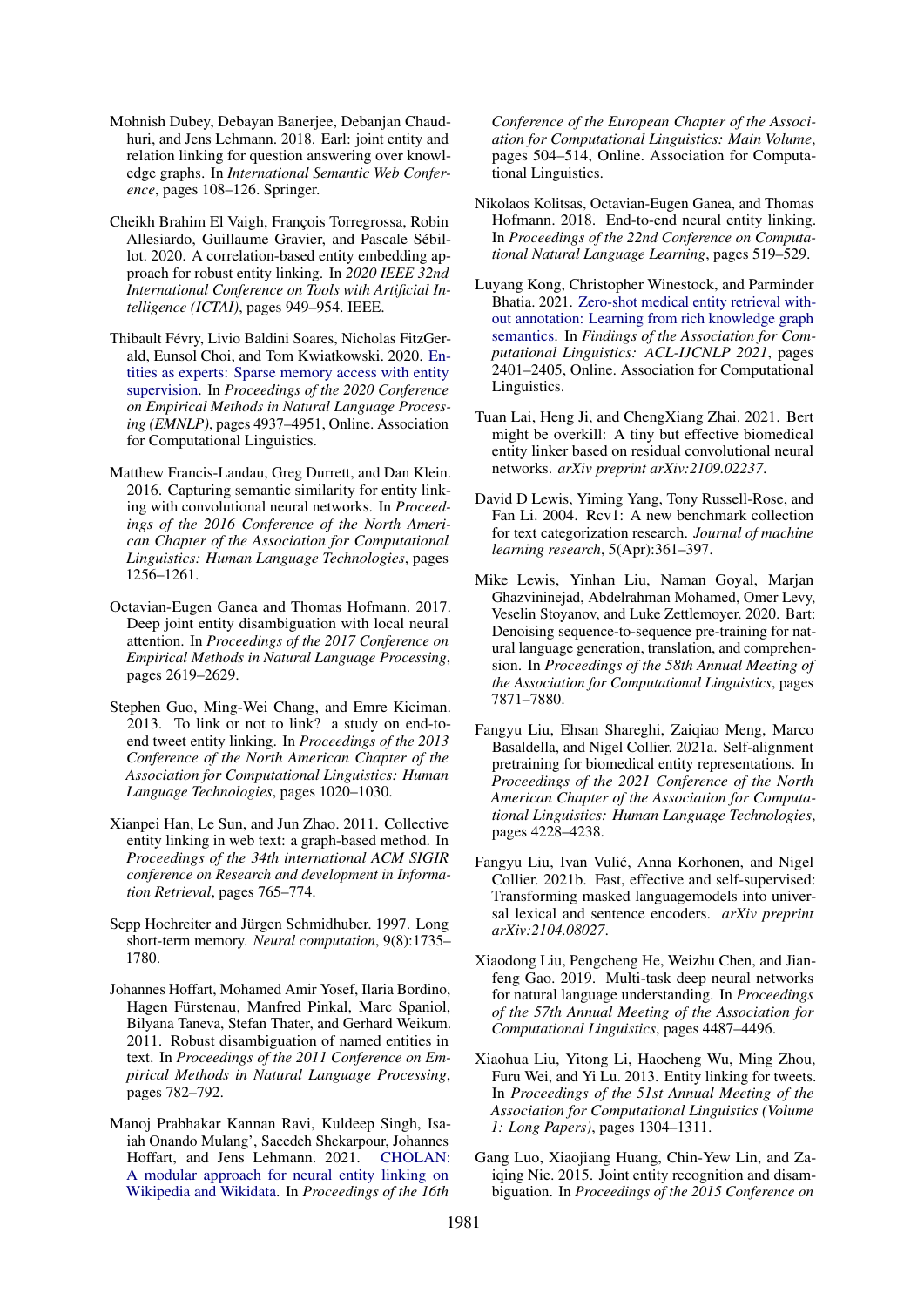*Empirical Methods in Natural Language Processing*, pages 879–888.

- <span id="page-10-15"></span>Pedro Henrique Martins, Zita Marinho, and André FT Martins. 2019. Joint learning of named entity recognition and entity linking. In *Proceedings of the 57th Annual Meeting of the Association for Computational Linguistics: Student Research Workshop*, pages 190– 196.
- <span id="page-10-16"></span>Andrea Moro, Alessandro Raganato, and Roberto Navigli. 2014. [Entity Linking meets Word Sense Dis](https://doi.org/10.1162/tacl_a_00179)[ambiguation: a Unified Approach.](https://doi.org/10.1162/tacl_a_00179) *Transactions of the Association for Computational Linguistics*, 2:231– 244.
- <span id="page-10-11"></span>Khalil Mrini, Franck Dernoncourt, Walter Chang, Emilia Farcas, and Ndapa Nakashole. 2021a. [Joint](https://doi.org/10.18653/v1/2021.nlpmc-1.8) [summarization-entailment optimization for consumer](https://doi.org/10.18653/v1/2021.nlpmc-1.8) [health question understanding.](https://doi.org/10.18653/v1/2021.nlpmc-1.8) In *Proceedings of the Second Workshop on Natural Language Processing for Medical Conversations*, pages 58–65, Online. Association for Computational Linguistics.
- <span id="page-10-12"></span>Khalil Mrini, Franck Dernoncourt, Seunghyun Yoon, Trung Bui, Walter Chang, Emilia Farcas, and Ndapa Nakashole. 2021b. [A gradually soft multi-task and](https://doi.org/10.18653/v1/2021.acl-long.119) [data-augmented approach to medical question under](https://doi.org/10.18653/v1/2021.acl-long.119)[standing.](https://doi.org/10.18653/v1/2021.acl-long.119) In *Proceedings of the 59th Annual Meeting of the Association for Computational Linguistics and the 11th International Joint Conference on Natural Language Processing (Volume 1: Long Papers)*, pages 1505–1515, Online. Association for Computational Linguistics.
- <span id="page-10-13"></span>Khalil Mrini, Franck Dernoncourt, Seunghyun Yoon, Trung Bui, Walter Chang, Emilia Farcas, and Ndapa Nakashole. 2021c. [UCSD-adobe at MEDIQA 2021:](https://doi.org/10.18653/v1/2021.bionlp-1.28) [Transfer learning and answer sentence selection](https://doi.org/10.18653/v1/2021.bionlp-1.28) [for medical summarization.](https://doi.org/10.18653/v1/2021.bionlp-1.28) In *Proceedings of the 20th Workshop on Biomedical Language Processing*, pages 257–262, Online. Association for Computational Linguistics.
- <span id="page-10-17"></span>Matthew E. Peters, Mark Neumann, Robert Logan, Roy Schwartz, Vidur Joshi, Sameer Singh, and Noah A. Smith. 2019. [Knowledge enhanced contextual word](https://doi.org/10.18653/v1/D19-1005) [representations.](https://doi.org/10.18653/v1/D19-1005) In *Proceedings of the 2019 Conference on Empirical Methods in Natural Language Processing and the 9th International Joint Conference on Natural Language Processing (EMNLP-IJCNLP)*, pages 43–54, Hong Kong, China. Association for Computational Linguistics.
- <span id="page-10-6"></span>Fabio Petroni, Aleksandra Piktus, Angela Fan, Patrick Lewis, Majid Yazdani, Nicola De Cao, James Thorne, Yacine Jernite, Vladimir Karpukhin, Jean Maillard, et al. 2021. Kilt: a benchmark for knowledge intensive language tasks. In *Proceedings of the 2021 Conference of the North American Chapter of the Association for Computational Linguistics: Human Language Technologies*, pages 2523–2544.
- <span id="page-10-8"></span>Francesco Piccinno and Paolo Ferragina. 2014. From tagme to wat: a new entity annotator. In *Proceedings*

*of the first international workshop on Entity recognition & disambiguation*, pages 55–62.

- <span id="page-10-5"></span>Nina Poerner, Ulli Waltinger, and Hinrich Schütze. 2020. E-bert: Efficient-yet-effective entity embeddings for bert. In *Proceedings of the 2020 Conference on Empirical Methods in Natural Language Processing: Findings*, pages 803–818.
- <span id="page-10-1"></span>Alessandro Raganato, Jose Camacho-Collados, and Roberto Navigli. 2017. Word sense disambiguation: A unified evaluation framework and empirical comparison. In *Proceedings of the 15th Conference of the European Chapter of the Association for Computational Linguistics: Volume 1, Long Papers*, pages 99–110.
- <span id="page-10-14"></span>Michael Röder, Ricardo Usbeck, and Axel-Cyrille Ngonga Ngomo. 2018. Gerbil–benchmarking named entity recognition and linking consistently. *Semantic Web*, 9(5):605–625.
- <span id="page-10-3"></span>Philipp Scharpf, Moritz Schubotz, and Bela Gipp. 2021. Towards explaining stem document classification using mathematical entity linking. *arXiv preprint arXiv:2109.00954*.
- <span id="page-10-0"></span>Sanket Shah, Anand Mishra, Naganand Yadati, and Partha Pratim Talukdar. 2019. Kvqa: Knowledgeaware visual question answering. In *Proceedings of the AAAI Conference on Artificial Intelligence*, volume 33, pages 8876–8884.
- <span id="page-10-9"></span>Avirup Sil, Gourab Kundu, Radu Florian, and Wael Hamza. 2018. Neural cross-lingual entity linking. In *Thirty-Second AAAI Conference on Artificial Intelligence*.
- <span id="page-10-7"></span>Nadine Steinmetz and Harald Sack. 2013. Semantic multimedia information retrieval based on contextual descriptions. In *Extended Semantic Web Conference*, pages 382–396. Springer.
- <span id="page-10-2"></span>Tolga Uslu, Alexander Mehler, Daniel Baumartz, and Wahed Hemati. 2018. fastsense: An efficient word sense disambiguation classifier. In *Proceedings of the Eleventh International Conference on Language Resources and Evaluation (LREC 2018)*.
- <span id="page-10-18"></span>Johannes M van Hulst, Faegheh Hasibi, Koen Dercksen, Krisztian Balog, and Arjen P de Vries. 2020. Rel: An entity linker standing on the shoulders of giants. In *Proceedings of the 43rd International ACM SI-GIR Conference on Research and Development in Information Retrieval*, pages 2197–2200.
- <span id="page-10-10"></span>Ledell Wu, Fabio Petroni, Martin Josifoski, Sebastian Riedel, and Luke Zettlemoyer. 2020. Scalable zeroshot entity linking with dense entity retrieval. In *Proceedings of the 2020 Conference on Empirical Methods in Natural Language Processing (EMNLP)*, pages 6397–6407.
- <span id="page-10-4"></span>Ikuya Yamada, Hideaki Takeda, and Yoshiyasu Takefuji. 2015. An end-to-end entity linking approach for tweets. In *5th Workshop on Making Sense of*